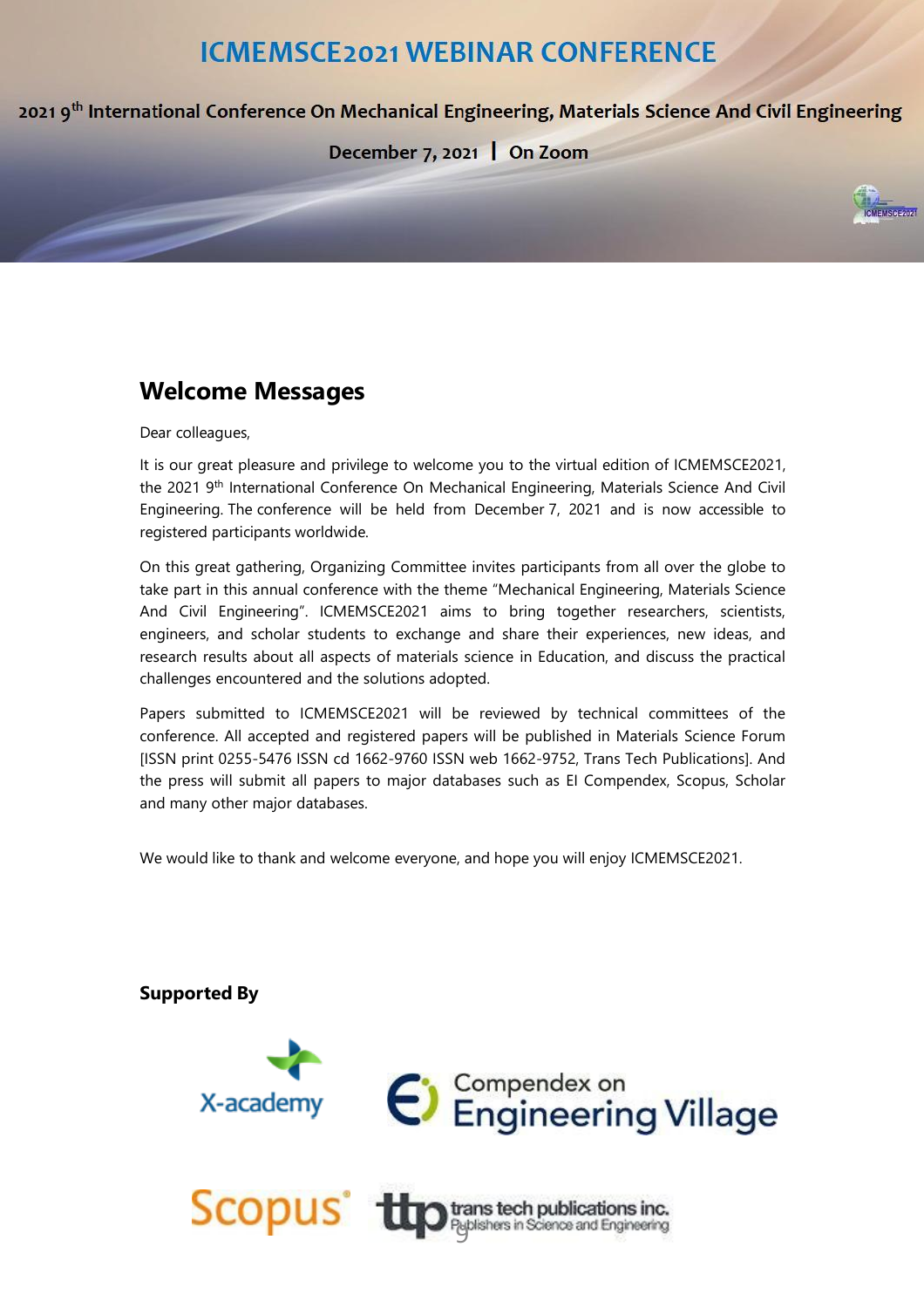# **Content**

| Committee                                  |  |
|--------------------------------------------|--|
| <u>Time Schedule (Beijing Time, GMT+8)</u> |  |
| <b>Introduction of Speakers</b>            |  |
| Oral Session                               |  |

# **Note:**

- **·**All the participants are strongly advised to attend 10 minutes before the Webinar is start.
- **·**Zoom ID and instructions will also be sent 4 days before the conference.
- **·**The standard time for all programs is Beijing Time.

## **Instructions about Oral Presentation**

- **·**Materials Provided by the Presenters: PowerPoint or PDF files
- <span id="page-1-0"></span>**·**Duration of each Presentation: Regular Oral Session: About 10 Minutes of Presentation and 2 Minutes of Q&A.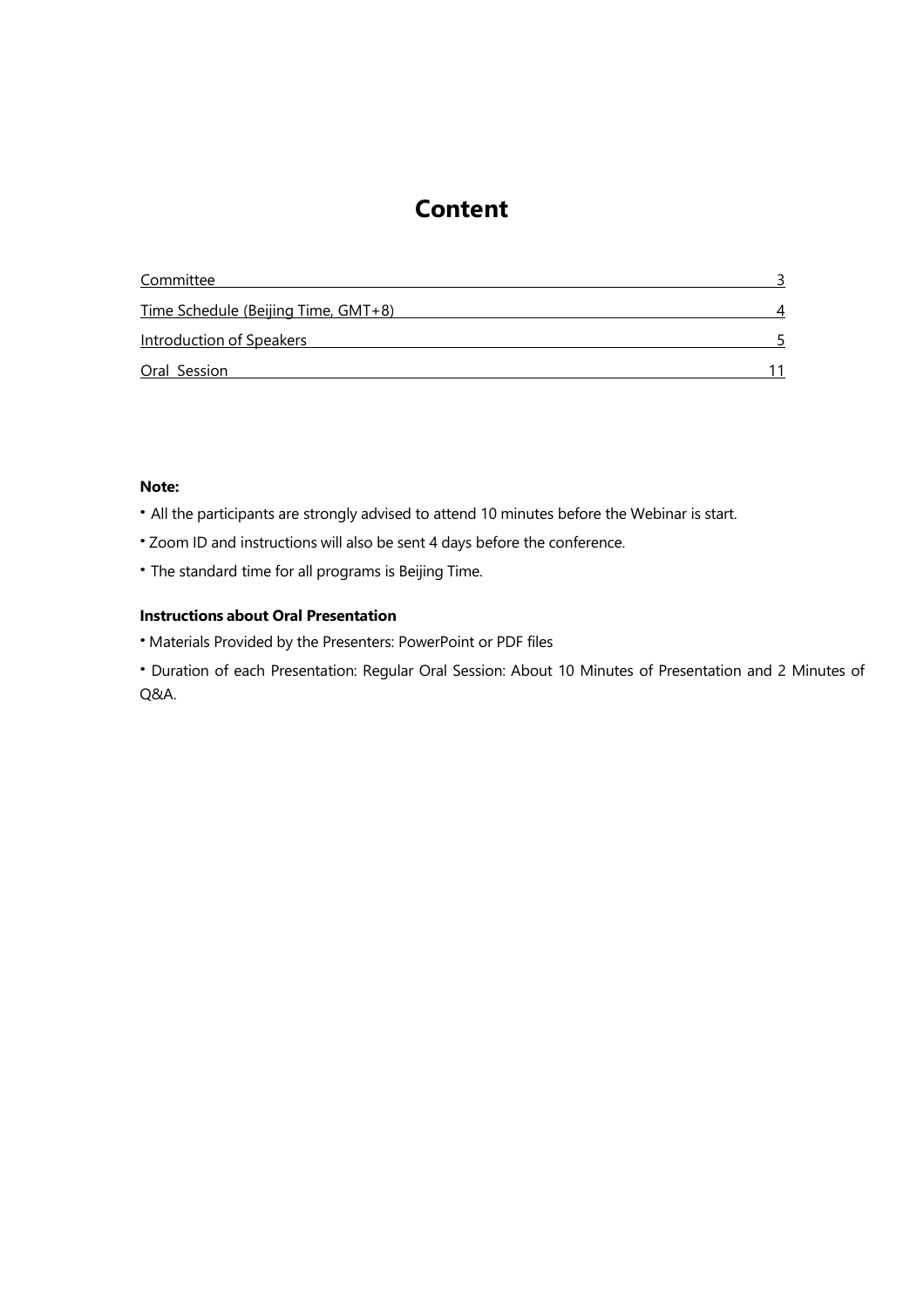# **Committee**

# **Conference Chairs**

Prof. JingWei Zhao, Taiyuan University of Technology, China

# **Technical Program Committee Chairs**

Hyun-Do YUN,Chungnam National University,Korea

THANH-LAM NGUYEN, Lac Hong University, Vietnam

Mou Chen,Nanjing University of Aeronautics and Astronautics,China

Keishi Matsuda,Matsuyama University,Japan

# **International Program Committee Chairs**

<span id="page-2-0"></span>Jeremy (Zheng) Li, School of Engineering, University of Bridgeport, America (Guest editor for 3rd ICMEMSCE2014) Ikuo IHARA,Nagaoka University of Technology,Japan (Guest editor for 2nd ICMEMSCE2013) Norhaliza Abdul Wahab,Universiti Teknologi Malaysia,Malaysia Abdul L Mohd Tobi,Universiti Tun Hussein Onn Malaysia,Malaysia Aishah Najiah Dahnel,International Islamic University Malaysia,Malaysia Ahmad Baharuddin Abdullah,Universiti Sains Malaysia,Malaysia Toh Tien Choon,Universiti Tunku Abdul Rahman,Malaysia Goh KaiChen,Universiti Tun Hussein Onn Malaysia,Malaysia Yusri Yusof,Universiti Tun Hussein Onn Malaysia,Malaysia Mohammad Jawaid,Universiti Putra Malaysia,Malaysia Associate Prof. Sivakumar Dhar Malingam, Universiti Teknikal Malaysia Melaka, Malaysia K.M. Muditha Dassanayake,University of Peradeniya,Srilanka Michal Kelemen,Technical University of Kosice,Slovak Republic Sangyoon Lee,Konkuk University,South Korea László Horváth,óbuda University,Hungarian Achanai Buasri,Silpakorn University,Thailand Ming-Hung Shu,National Kaosiung University of Applied Sciences,Taiwan Chih-Ta Tsai, National Cheng Kung Universit,Taiwan Seyed Hashem Eslami,University of Tehran,Iran Dr. Seyed Reza Salimbahrami,Semnan University,Iran Walter Jesus Paucar Casas,Universidade Federal do Rio Grande do Sul,Brazil Sandip Patil,Bharat Forge Ltd,Pune,India Prof.Vijayan Gurumurthy Iyer,Dr.Vijayan Gurumurthy Iyer Techno-Economic-Environmental Study And Check Consultancy Services, India Dr. Subhasis Roy,Department of Chemical Engineering University of Calcutta, India Dr. Padmakumar Muthuswamy, Research & Development Engineer in Kennametal Inc, India Osman Adiguzel,Firat University,Turkey PINAR TERZIOGLU, Mugla Sitki Kocman University,Turkey Prof. Dr. Osman Adiguzel, Firat University, Turkey Magorzata asiulewicz – Kaczmarek, Poznan University of Technology, Poland Miroslaw Kwiatkowski, AGH University of Science and Technology, Poland Krzysztof Kuś, University of Warmia and Mazury in Olsztyn, Poland Grzegorz Woroniak, Bialystok University of Technology, Poland Stefan Talu, University of Cluj-Napoca, Romanian Yingang Du, Anglia Ruskin University, Chelmsford, UK F.Pacheco Torgal, University of Minho, Portugal Fatma Yalcinkaya, Technical University of Liberec, Czech Republic GHORBEL Elhem, University of Cergy-Pontoise, Paris Dr. Beddiaf ZAIDI, University of Batna 1, Algeria Associate Prof. Mamoun FELLAH, Khenchela University, Algeria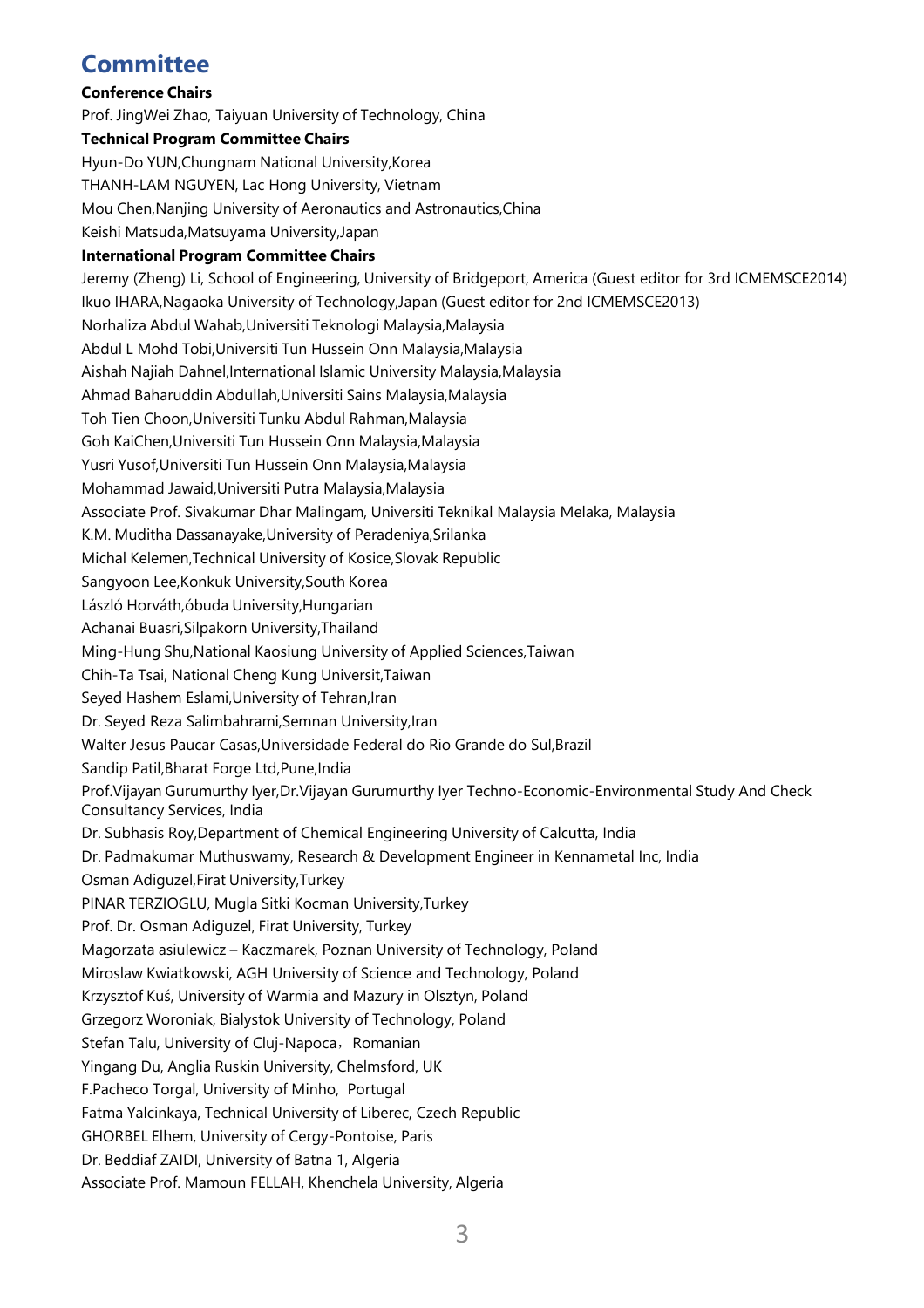# **Time Schedule (Beijing Time, GMT+8)**

# **December 7 th**

| $9:25 - 9:30$    | <b>Opening Speech</b>                                                                                                                                                                                                            |
|------------------|----------------------------------------------------------------------------------------------------------------------------------------------------------------------------------------------------------------------------------|
| 9:30-10:30       | <b>Plenary Session</b>                                                                                                                                                                                                           |
| 9:30-10:00       | Magnetic health monitoring for fatigue cracks in steels<br>Prof. Katsuyuki Kida   University of Toyama, Japan                                                                                                                    |
| 10:00-10:30      | Nanoparticle based gas sensor towards medical application<br>Prof. Mrinal Pal   CSIR-Central Mechanical Engineering Research Institute (CSIR-CMERI)<br>Principal Scientist, India                                                |
| 10:30-14:30      | <b>Keynote Session</b>                                                                                                                                                                                                           |
| 10:30-11:00      | Demountable Reinforced Concrete Structures-An Overview<br>Prof. R.Kumutha   Sri Venkateswara College of Engineering, India                                                                                                       |
| 11:00-11:30      | Nanofluids and Hybrid nanofluids-Inception and Advancement<br>Prof. Muhammad Ramzan   Department of Computer Science, Bahria University Islamabad,<br>Pakistan                                                                   |
| 11: 30-12:00     | Design of Electrocatalysts and their Potential Applications in Metal-air Batteries<br>Dr. Kwun Nam Hui   Institute of Applied Physics and Materials Engineering, University of Macau,<br>Macau SAR, China                        |
| 12:00-12:30      | A Perspective on The Future of Materials for Automotive Engineering: Additive-<br>Manufactured Multi-Material Metamaterial (AM-4M) Structures<br>Dr. Mohammad Azadi   Faculty of Mechanical Engineering, Semnan University, Iran |
| 12:30-13:00      | <b>FATE &amp; TRANSPORT OF MICROPLASTICS IN URBAN ENVIRONMENT</b><br>Prof. Hossein Ganjidoust   Tarbiat Modares University, Iran                                                                                                 |
| 13:00-13:30      | Analysis and characterization of quaternary alloys nanoparticles for optoelectronic and<br>biomedical potential applications<br>Prof. Yarub Al-Douri   American University of Iraq, Iraq                                         |
| 13:30-14:00      | Planar and Axisymmetric Ideal Flows in Pressure - Dependent Plasticity<br>Prof. Sergei Alexandrov   Ishlinsky Institute for Problems in Mechanics RAS, Russia                                                                    |
| 14:00-14:30      | Helical structures: geometry, stress-strain analysis and rationalization<br>Prof. Marina Rynkovskaya   Civil Engineering at Peoples' Friendship University of Russia, Russia                                                     |
| 14:30-14:40      | <b>Photo &amp; Break</b>                                                                                                                                                                                                         |
| <b>Paper ID:</b> | <b>Oral Session</b>                                                                                                                                                                                                              |
| 8                | Influence of a micro-arc oxidation/poly-lactic acid composite coating on corrosion<br>resistance of extruded Mg-2Zn-0.5Zr-1.5Dy (mass%) alloy<br>Huan Li   Henan University of Science and Technology, China                     |
| 9                | Effect of solution temperature on microstructure and properties of Mg-2Zn-0.5Zr-<br>1.5Dy alloy<br>Yuan Gong   Henan University of Science and Technology, China                                                                 |
| 14               | Targeted design and analysis of layered bimetal Me-Cu/SiO2 catalyst with superhigh<br>dearsenic performance<br>Xiaolong Zhao   Liaoning Shihua University, China                                                                 |
| <b>SC918</b>     | Evaluation of Hardness Distributions around Fracture Surface in Induction-Heated<br><b>SUJ2 Steel after Rotating Bending Fatigue Test</b><br>Koshiro Mizobel University of Toyama, Japan                                         |
| SC920            | Effect of Natural Surface Defects on Flaking Failure of 13Cr-2Ni-2Mo and SUS 440C<br><b>Stainless Steel Ball Bearings</b><br>Katsuyuki Kida  University of Toyama, Japan                                                         |
| SC921            | Weibull Distribution to Evaluate the Reliability of PEEK Thrust Bearings under Rolling<br><b>Contact Fatigue in Water</b><br>Kerrie Gray   University of Toyama, Japan                                                           |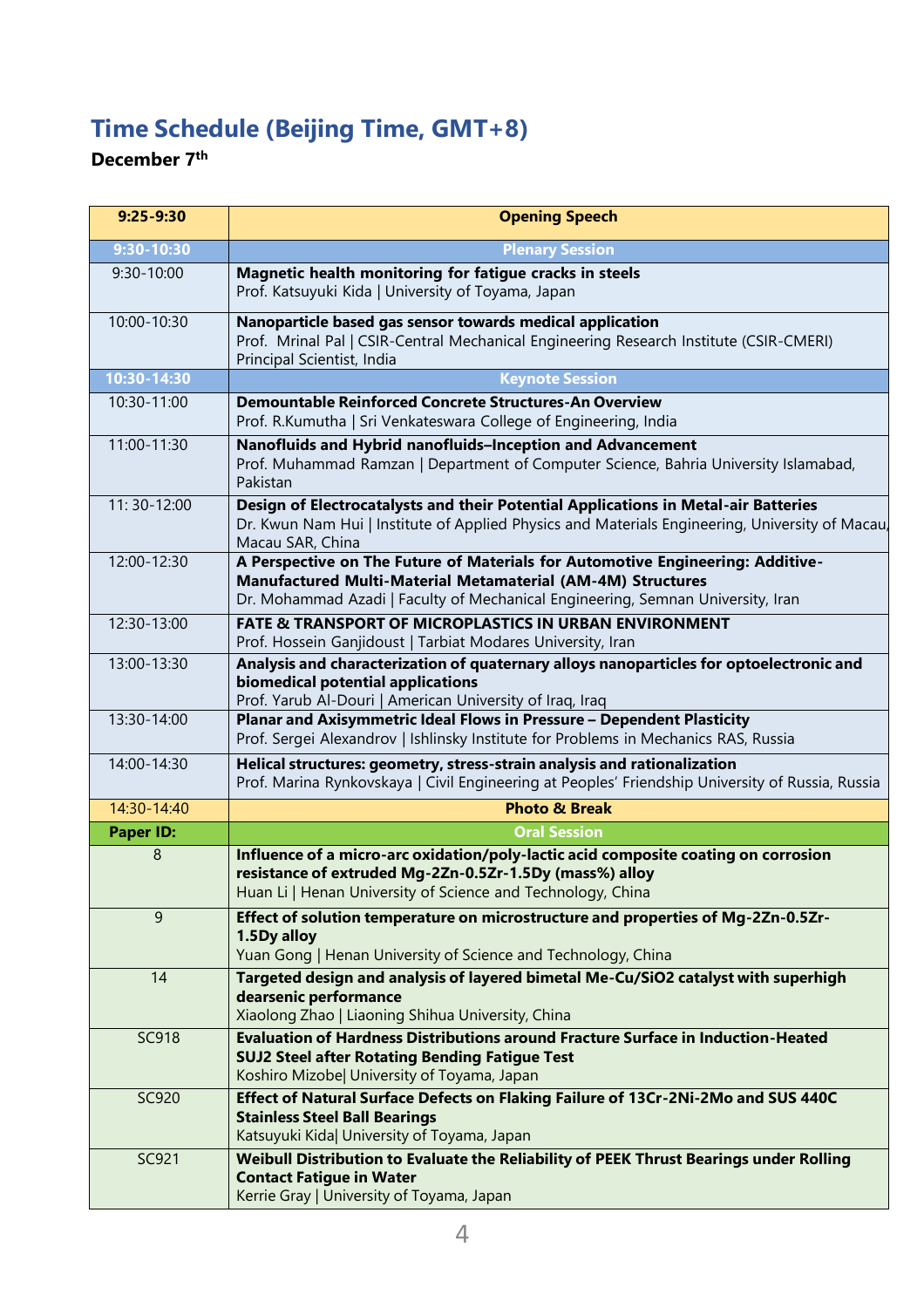# **Speakers**



## **Prof. Katsuyuki Kida**

University of Toyama, Japan **Speech Title:** "Magnetic health monitoring for fatigue cracks in steels "

Professor Katsuyuki Kida was born in 1968 in Osaka, where he studied mechanical engineering at Osaka University from 1988. Apart from course work, he studied rolling contact fatigue (RCF) occurring in TiC and TiN coated steels using both X-ray diffraction and scanning acoustic microscopy. After graduation he pursued his academic career and obtained a Ph.D. in engineering mechanics in 2000, investigating RCF problems of all-Si3N4 bearings. By observing cracking and flaking failure under RCF, he succeeded in explaining the material`s features from the viewpoint of fracture mechanics. From 2000 he focused his work on investigating the contact problems of several materials used in machine elements. He has also continued fundamental research on contact problems, for which he received 'The Best Paper Prize (FFEMS PRIZE)' from 'Fatigue & Fracture of Engineering Materials & Structures' journal in 2005. The awarded papers reported establishing a crack growth mechanism under contact pressure, a problem previously unsolved for over 70 years since S. Way's proposed theory. His research interests now include the development of three dimensional scanning Hall-probe microscope technologies, fatigue phenomena in polymer bearing, crack growth mechanism under contact stresses and refinement of high-carbon steels. He holds and has held a number of prestigious leadership roles in academy-industry corroboration programs: refinement of steels, new joint system in humanoid robots and fatigue of polymer bearings in "Strategic Fundamental Technologies Strengthening Assistance Programs" (Ministry of Economics, Trade and Industry, Japan, 2009-2013); scanning Hall-probe microscopy in "Fundamental Studies on Technologies for Steel Materials with Enhanced Strength and Functions" (Consortium of the JRCM, Japan, 2008-2012); and ceramic bearing elements in the project supported by "Japanese Energy and Industrial Technology Development Organization" (NEDO, Japan, 2007-2011)." As a chairperson of department of mechanical engineering in University of Toyama, Professor Kida is heading education and research projects (2019-).



# **Prof. Mrinal Pal CSIR-Central Mechanical Engineering Research Institute (CSIR-CMERI)Principal Scientist,India Speech Title: "**Nanoparticle based gas sensor towards medical application"

Dr. Pal carried out his research work at Indian Association for the Cultivation of Science and got Ph.D. degree in 1997 from Jadavpur University. He started his Post-Doctoral venture with a short term assignment at University of Roma, Italy under the framework of an Indo-Italy exchange project. He successfully completed the prestigious Science and Technology Association (STA) fellowship of Govt. of Japan during 1998-2000. He also made a short term visit to Kotel'nikov Institute of Radio-engineering and Electronics, MOSCOW under an Indo-Russian exchange project. Dr. Pal joined as a Lecturer in Physics at The University of Burdwan in May 2002 in Solid State Physics group. He moved to CSIR-Central Mechanical Engineering Research Institute (CSIR-CMERI), a premier research institute, in 2010 as Principal Scientist. Presently, he is a Senior Principal Scientist (Professor) at CSIR-Central Glass and Ceramic Research Institute (CSIR-CGCRI) and fully involved in synthesis of materials and fabrication of devices in the area of nanomaterials based semiconductor gas sensors prepared by chemical route for monitoring environment and human health.He has published more than 110 research articles in the International Journals of high repute. Dr. Pal has supervised 7 Ph.D.'s, 2 candidates are in the pipelines. He completed 7 Major Research Projects and 3 are ongoing sanctioned by different funding agencies. He contributed 5 Chapters in the different important books including Encyclopaedia on Nanoscience and Nanotechnology. He has also delivered several Plenary talks in the conferences, acted as a Chairman for various technical sessions and also organised many conferences in various capacities. He has been serving as one of the potential Referees to various International Leading Journals of ACS, RSC, Elsevier, Springerverlag, Wiley and many Indian journals. He is also serving /served as key members in various research bodies. To mention few, he has served as an Advisory Board member of South African Nanoscience Initiative (SANi). Also, he is Executive committee member of West Bengal State Council of Science and Technology. Dr. Pal served as Member in Apex body (Court) of The University of Burdwan, Planning committee member of West Bengal State Council of Science and Technology. He received Materials Research Society of India (MRSI) Medal in 2016. Dr. Pal became a Fellow of West Bengal Academy of Science and Technology in 2018.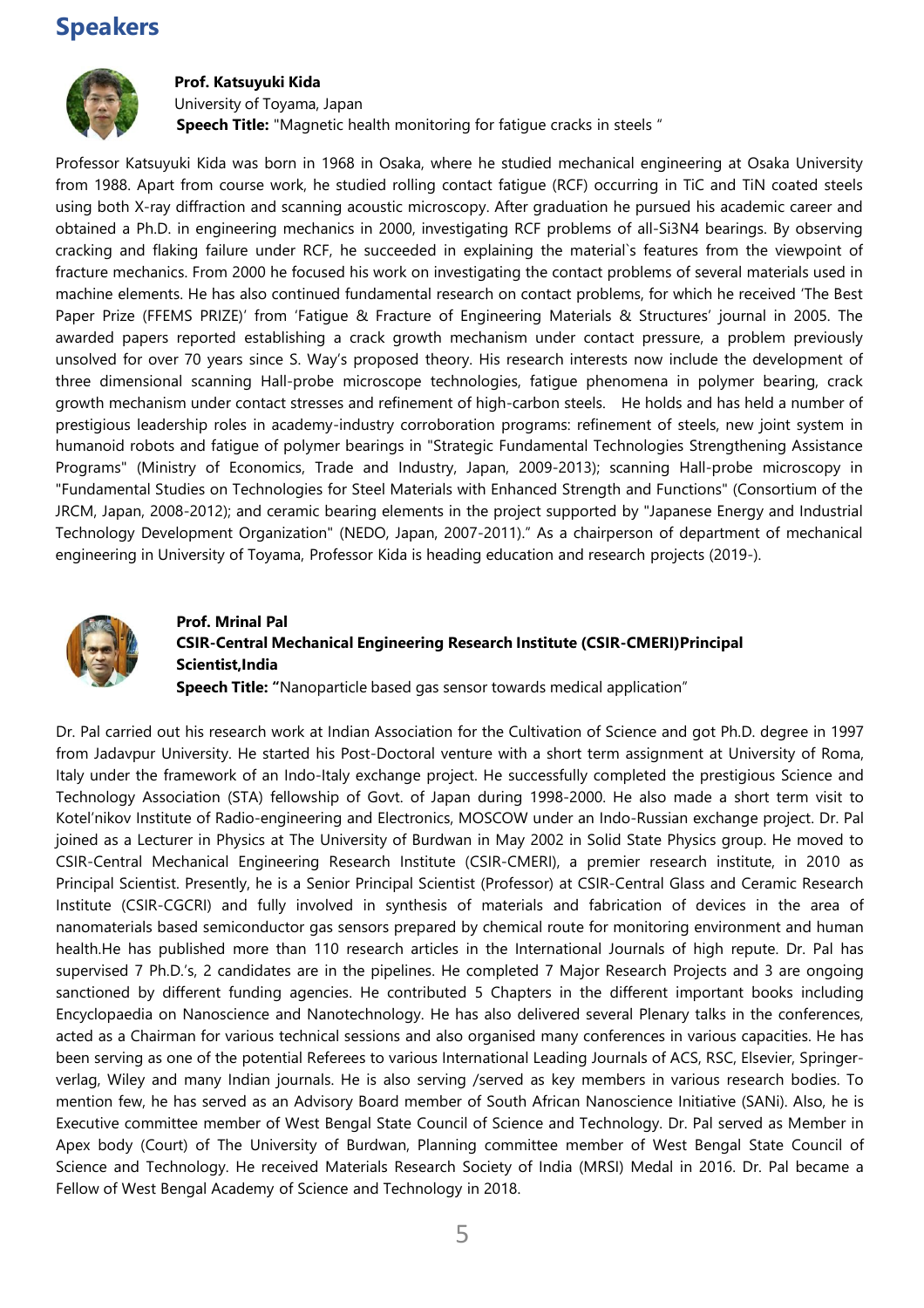

#### **Prof. R.Kumutha Sri Venkateswara College of Engineering, India Speech Title: "**Demountable Reinforced Concrete Structures-An Overview**"**

Dr.R.Kumutha is presently Professor & Head, Department of Civil Engineering, Sri Venkateswara College of Engineering, Sriperumbudur which is one of the Prestigious Higher Education Institutions in Tamilnadu, India.Her research area is Fibre reinforced Polymer Composites, Geopolymers and Sustainability in Construction. Dr.R.Kumutha has published papers in 55 International/National Journals out of which 24 Journal Publications are Scopus Indexed with 329 Citations and H index of 8 and 663 Citations in Google Scholar and H index of 10. Dr.R.Kumutha had received funded projects from Department of Science & Technology, University Grants Commission and AICTE, New Delhi. In total, she has fetched a grant of about Rs.40 lakhs from various funding agencies. In recognition of her outstanding research contributions, her Biographical profile has been included in Marquis who's who in the World 2009. Dr.R.Kumutha is the recipient of many Prestigious awards like Shayesta Akhtar Memorial National Award for Best Women Engineering College Teacher for the year 2018 from Indian Society for Technical Education, New Delhi, Prof. K Arumugam National Award for Innovative research in Engineering & Technology for the year 2014 from ISTE, New Delhi , State Award for Best Engineering College Teacher for the year 2016 from ISTE, Tamilnadu & Pondicherry Section and Best Guide Award from Entrepreneurs Council of India in National level Paper Presentation contest. She played the role of Scientific Committee member, Keynote Speaker and Session Chair in several International Conferences held in Singapore, Dubai and Czech Republic and she has also delivered Expert lectures for many Technical Institutions in India.



## **Prof. Muhammad Ramzan**

Department of Computer Science, Bahria University Islamabad, Pakistan **Speech Title: "**Nanofluids and Hybrid nanofluids–Inception and Advancement"

EDUCATION: Ph.D. (Mathematics), Quaid-i-Azam University, Pakistan, 2010. M.

Sc in Mathematics, Punjab University, Pakistan, 1992. Master's in Business Administration| Preston University, Pakistan,1998.

EXPERIENCE:Professor :Bahria University, Islamabad, Pakistan. Assistant Professor:Majmaah University, College of Science, Al-Zulfi, Saudi Arabia; Mohammad Ali Jinnah University (MAJU), Islamabad, Pakistan; Bahria University, Islamabad, Pakistan;Lieutenant PN:Pakistan Navy, Pakistan,DEC 1994 – SEPT 2000.

<span id="page-5-0"></span>AWARDS/ACHIEVEMENTS/MOST PROUD OF:Included in the list of top 2% scientists of the world; An independent study conducted by Stanford University, USA, 2021 and 2020. Visiting Professor, Jiangsu University, China 2018-2019. Visiting Professor, Sejong University, South Korea 2017-2020. Best Researcher 2019-20, Professor Category, Bahria University, Islamabad. Best Evaluation report in Professor category, Bahria University, Islamabad, 2019-2020. Keynote Speaker, 8th International Conference and Workshop on Basic and Applied Sciences (ICOWOBAS), Indonesia, August 25-26, (2021). Best Paper Award at 7th ICAT (International Conference on Advanced Technologies) conference, Antalya, Turkey, April 28 - May 1, 2018. Best Presenter Award at 4th ICONTES (International Congress on Technology - Engineering & Science conference, Kuala Lumpur, Malaysia, August 5-6, 2017. Started MS/Ph.D. (Mathematics) programs at Bahria University, Islamabad, Pakistan. Declared as an "Excellent Professor" for the year 2010-2011 by Mohammad Ali Jinnah University, Islamabad, Pakistan. Recipient of Research Productivity Award announced by "Ministry of Science and Technology, Pakistan" for the year 2010-11. Recipient of HEC Ph.D. Indigenous Scheme Scholarship. Got accelerated promotion in the account of outstanding performance in Research and Students Evaluation in 2009 at Bahria University. HEC Approved Supervisor for conducting Ph.D. degree. Nominated for Izaz-i-Fazeelat (Presidential Award) by Bahria University for the year 2009-10. Member Higher Education Commission (HEC) Inspection team since 2016, Accreditation Directorate, Visited about 80+ Universities across Pakistan for NOC issuance.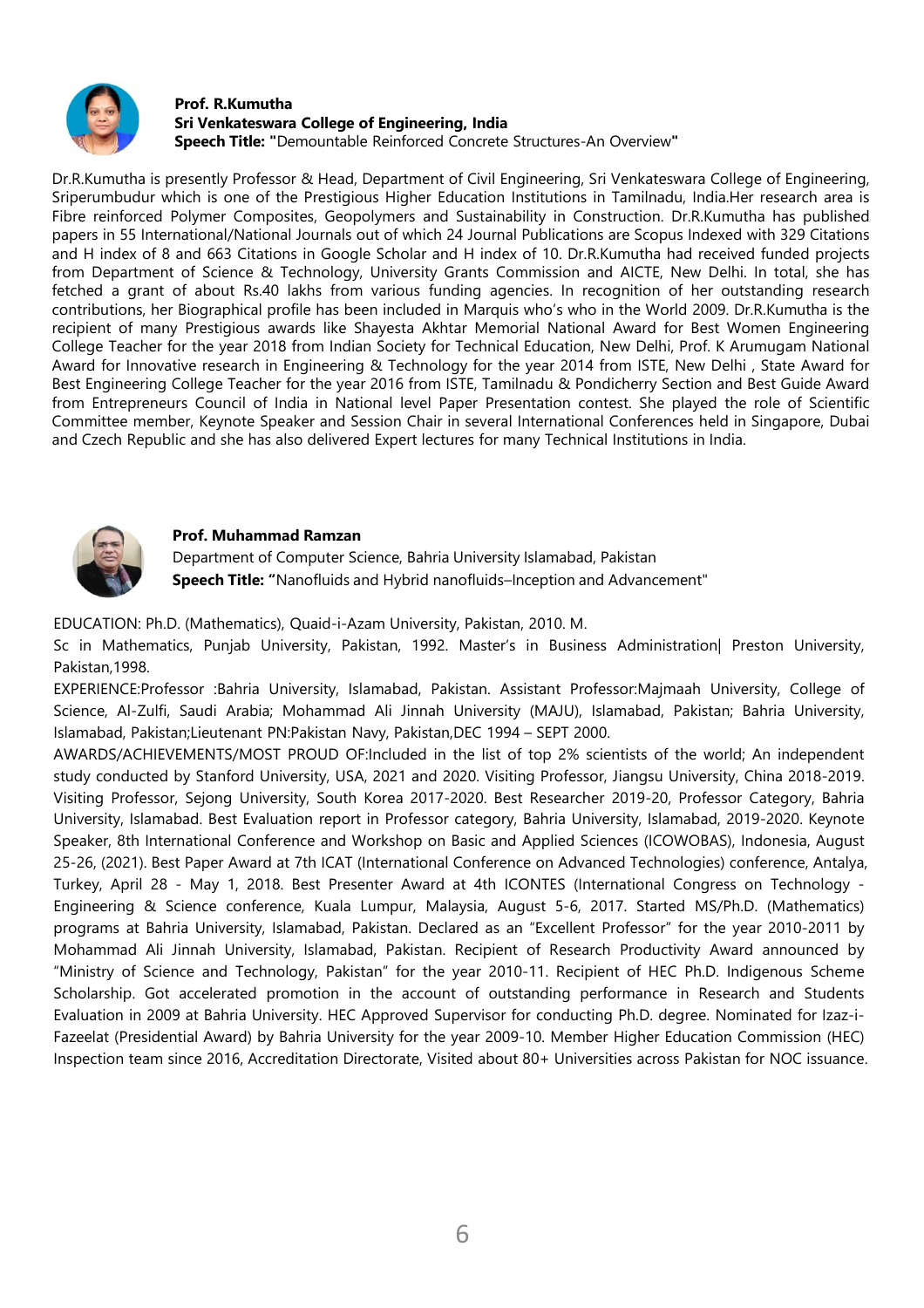

**Prof. Kwun Nam Hui Institute of Applied Physics and Materials Engineering, University of Macau, Macau SAR, China**

**Speech Title:** "Design of Electrocatalysts and their Potential Applications in Metal-air Batteries"

Dr. Kwun Nam Hui received his B.Sc. degree in physics from the Hong Kong University of Science and Technology in 2003. He obtained his M.Phil. (2006) and Ph. D. degree (2009) in Electrical and Electronic Engineering from the University of Hong Kong. He is an Associate Professor at the Institute of Applied Physics and Materials Engineering of the University of Macau. His current research focuses on the design and synthesis of nanostructured materials for electrochemical energy storage and conversion, including batteries, supercapacitors, and fuel cells. He has published more than 180 journal articles with a citation of over 6000 times and an h-index of 48 (Goolge Scholar).



# **Prof. Mohammad Azadi Faculty of Mechanical Engineering, Semnan University, Iran**

**Speech Title:** "A Perspective on The Future of Materials for Automotive Engineering: Additive-Manufactured Multi-Material Metamaterial (AM-4M) Structure"

Mohammad Azadi was born in Shiraz, Iran in 1983. He received B.Sc. and M.Sc. degrees in mechanical engineering from Shiraz University, Shiraz, Iran and K.N. Toosi University of Technology, Tehran, Iran, respectively, in 2006 and 2008; and then, the PhD degree in mechanical engineering from Sharif University of Technology, Tehran, Iran, in 2013. During his PhD, he has awarded an exchange program by the Ministry of Science, Research and Technology and also Irankhodro Powertrain Company, in order to perform a fatigue testing project at the University of Leoben, Leoben, Austria, 2012.From 2008 to 2015, he has worked in Irankhodro Powertrain Company, Tehran, Iran and for the last two years, he was a project manager of a national turbo-charged engine. Since 2015, he has been an Assistant Professor in the Faculty of Mechanical Engineering, Semnan University, Semnan, Iran. Now, he is an Associate Professor, since 2019.He is the author of two chapter-books, two conference proceedings, more than 100 journal articles, about 120 conference papers, and 13 patents. He has been also funded to perform 8 research projects by Iranian universities and industries; in addition to one international project, entitled "Iran-Austria Impulse".He is the editor-in-chief of the International Journal of Additive-Manufactured Structures and also, an advisory board of the International Journal of Engineering, and also a reviewer in different ISI journals, such as the International Journal of Fatigue, Materials Science and Engineering A, etc. His research interests include solid mechanics, fatigue, fracture, creep, and wear plus to numerical methods, surface engineering, materials characterization, design of experiments, with the application of engine, aerospace, and automotive industries, besides biomechanics. Nowadays, he is working on additive manufacturing to fabricate composites and nanocomposites by 3D-printing, in order to evaluate fatigue properties of materials. Moreover, 4D-, 5D-, and 6Dprinting is interested besides the bi- and multi-material meta-materials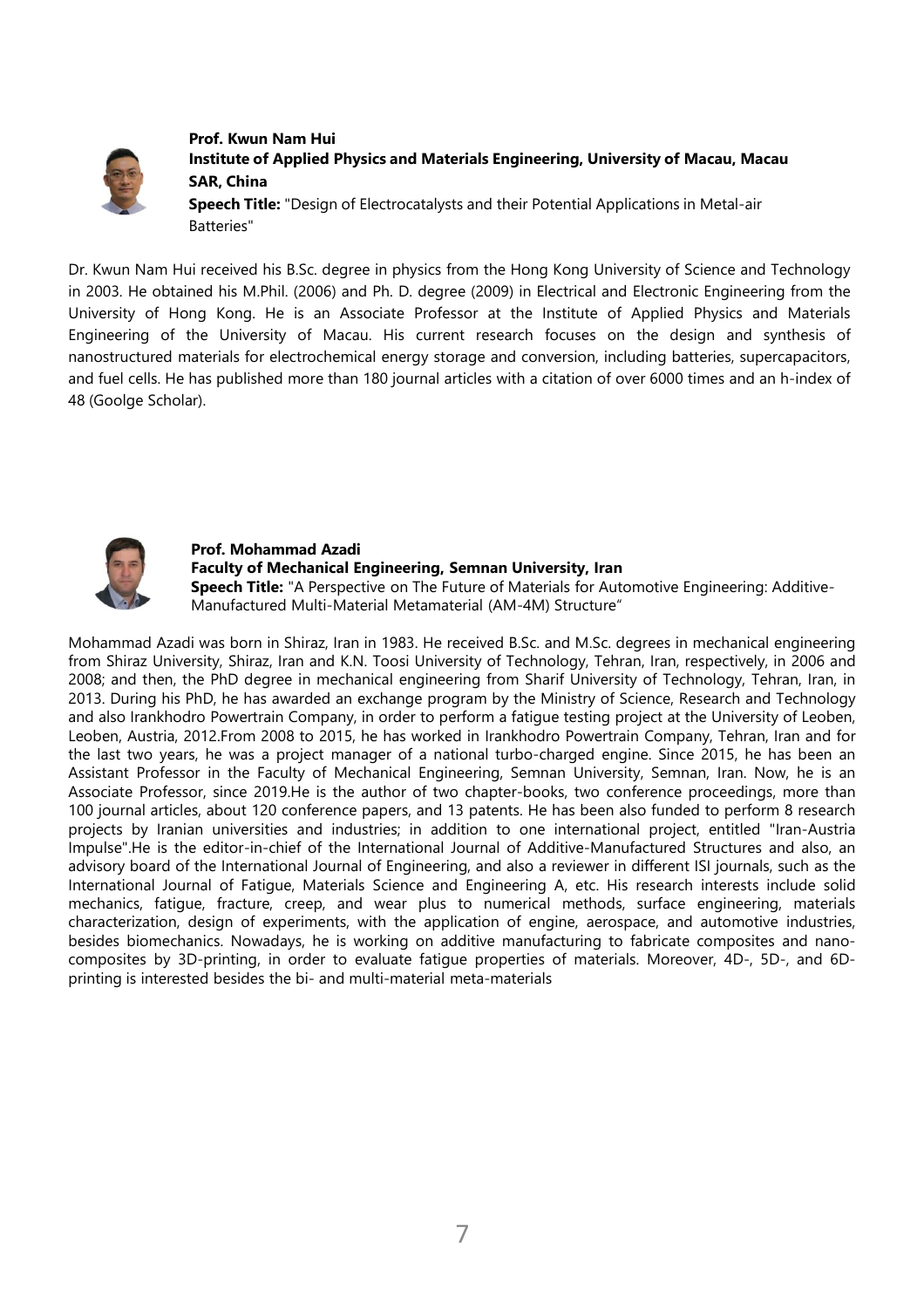

#### **Prof. Hossein Ganjidoust Tarbiat Modares University,Iran Speech Title:** "FATE & TRANSPORT OF MICROPLASTICS IN URBAN ENVIRONMENT"

Hossein Ganjidoust received his BS in Chemical Engineering from Kansas State University, Manhattan, Kansas in 1976, 1st MS in Industrial Management from Central Missouri State University, Warrensburg, Missouri in 1977 and 2nd MS in Sanitary Engineering from the University of Missouri-Columbia in 1978 and PhD in Environmental Engineering from the University of Missouri-Rolla in 1988. From March 1995 to April 1996, he was on a Year of Sabbatical Leave At The National Institute for Resources & Environment (NIRE), Tsukuba Science City, Tsukuba, and Ibaraki, Japan.He has over 30 years experience in teaching and research in graduate levels and is presently engaged as Full Professor in the Department of Environmental Engineering, Civil & Environmental Engineering Faculty, at Tarbiat Modares University in Tehran, I.R. Iran. Dr. Ganjidoust's research interests include water & wastewater, industrial and hazardous waste handling, treatment and disposal.He has supervised more than 20 research projects, and many PhD and MS students' thesis. At present time, he has supervisor of 6 PhD theses and 8 MS thesis. He has published over 120 papers in scientific national and ISI Journals and over 150 conference proceedings on his research. He is co-author of the book entitled: "Application of Moving Bed Biofilm Reactor (MBBR) in Sanitary & Industrial Wastewater Treatment", Tarbiat Modares Univ. Published in February 2011 and a chapter on: "Hazardous Waste Management in Islamic Republic of Iran, HWM Policies and Practices in Asian Countries" published by Asian Productivity Organization (APO), Tokyo in October 2001.



# **Prof. Yarub Al-Douri American University of Iraq Speech Title: "**Analysis and characterization of quaternary alloys nanoparticles for optoelectronic and biomedical potential applications"

Prof. Dr. Yarub Al-Douri from American University of Iraq, Sulaimani. Al-Douri is a winner of World's Top 2% Scientist Career-Long Citation Impact by Stanford University, USA 2020, World's Top 2% Scientists by Stanford University, USA 2020, OeAD Award, Austria 2020, Japan Society for the Promotion of Science (JSPS) Award 2019, Asian Universities Alliance (AUA) Award 2019, Iraqi Forum for Intellectuals and Academics Award (IFIA) 2019, TWAS-UNESCO Associateship (Twice) Award 2015 & 2012 and Best Paper Award at Global Conference on Energy and Sustainable Development in UK 2015, the total is 69 awards. He has received numerous accolades. Al-Douri has initiated Nanotechnology Engineering MSc Program and Nano Computing Laboratory, the first in Malaysia. Al-Douri is a supervisor of more than 22 PhD and MSc students. Furthermore, external examiner for many of post-graduates' viva-voca, McGraw–Hill's publisher books and referee of King of Jordan Abdulla II bin Al-Hussein for Creative (Field: Recent Applications in Solar Energy). Al-Douri is Editor-in-Chief of Experimental and theoretical NANOTECHNOLOGY, and Associate Editor of Nano-Micro Letters (IF= 16.419, Q1). Al-Douri has more than 725 publications currently including patents, books, chapters review, papers, articles and conferences and US\$ 4.5M research grants. He has Citations = 7841, h-index = 40 & i10-index = 237 for the moment.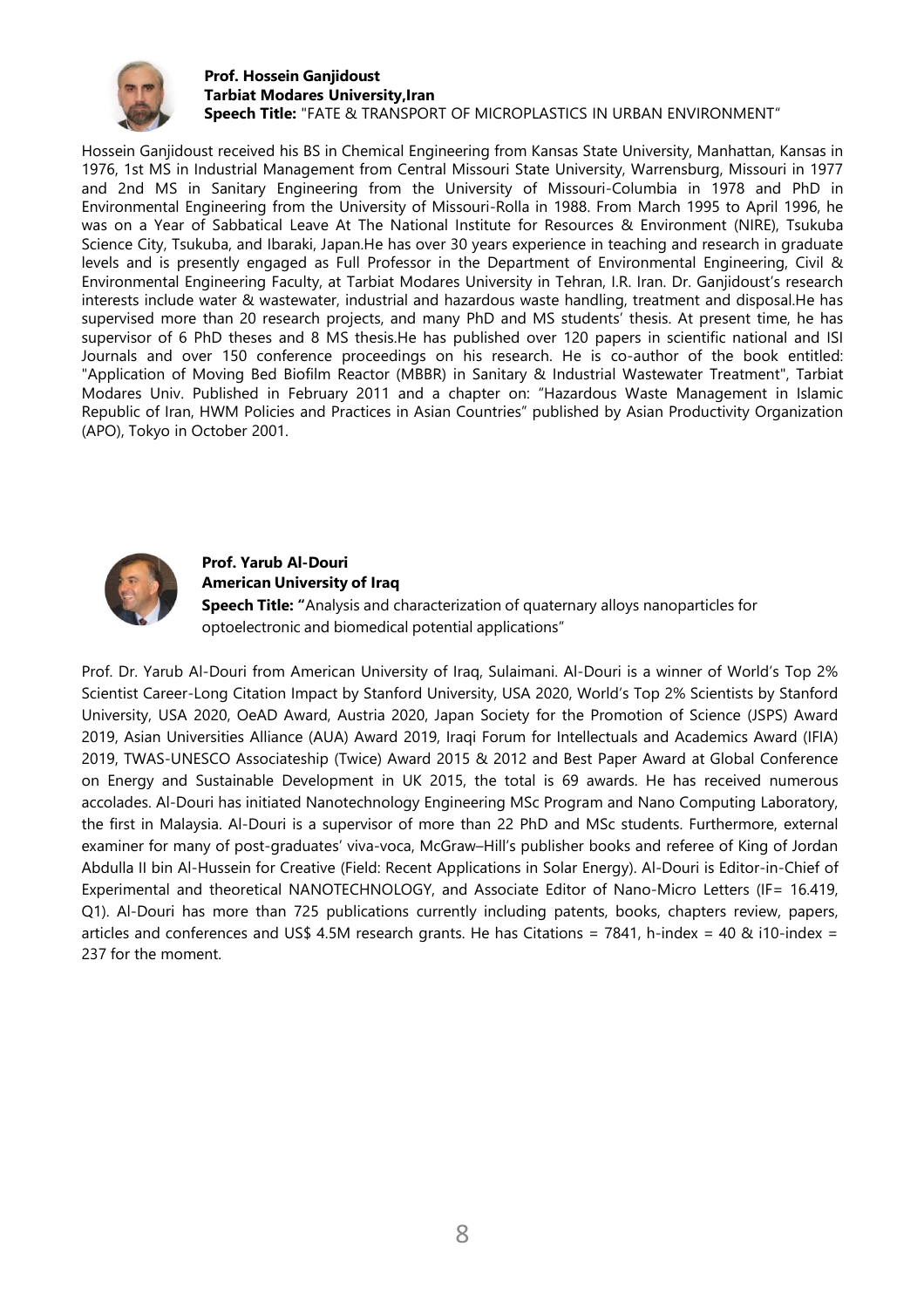

## **Prof. Sergei Alexandrov Ishlinsky Institute for Problems in Mechanics RAS, Russia Speech Title:** "Planar and Axisymmetric Ideal Flows in Pressure – Dependent Plasticity"

Sergei Alexandrov's field of study was Plasticity theory, Constitutive Equations, Fracture mechanics, Modeling of Metal Forming Processes, Structural Design. Sergei Alexandrov's education: 1.April, 1994,Doctor of Science in Physics and Mathematics, The Supreme Certificate Committee of the Russian Federation,theory of plasticity. 2.March, 1990,Candidate of Science (Ph.D.) in Physics and Mathematics, Kuibyshev State University (Kuibyshev),theory of plasticity of porous and powder materials. 3.September 1981 to July 1987,M.Sc. in Mechanical Engineering, All Union Machine-Building Institute (Moscow),Modeling of metal forming processes.Sergei Alexandrov now is Ishlinsky Institute for Problems in Mechanics,Russian Academy of Sciences (Moscow, Russia) Research Professor.Beihang University (Beijing,China)Research Professor under the subprogram of the "Recruitment Program for Global Experts" (the "1000 Talent Plan").Sergei Alexandrov publications and related activity included 4 monographs,about 315 journal publications,about 240 publications in journals indexed in SCIE,section editor of Encyclopedia of Continuum Mechanics (Springer, https://meteor.springer.com/continuummechanics).Member of the Advisory Board of Scholarly Community Encyclopedia(https://encyclopedia.pub/).Guest editor of the special Issue "Advances in Innovative Engineering Materials and Processes" of Processes (2020, in progress).Guest editor of the special issue "Analysis and Design of Structures Made of Plastically Anisotropic Materials" of Symmetry (2020, in progress).Guest editor of the special issue "Analysis and Design of Metal Forming Processes" of Metals (2020, in progress).Editor of the book "Analysis and Design of Structures Made of Plastically Anisotropic Materials", MDPI, 2020, ISBN 978-3- 03936-839-6.Guest editor of the special issue "Materials for Modern Technologies VI" of Materials Science Forum (2020, V.1003).Guest editor of the special issue "Analysis and Design of Structures Made of Plastically Anisotropic Materials" of Symmetry (2019, V.11).Guest editor of the special issue "Analytic and qualitative methods in elasticity and plasticity" of Structural Engineering and Mechanics (2016, V.58, No.4).Guest editor of the special issue "Deformation processes of rigid plastic materials" of Materials Science Forum (2009, V.623).



**Prof. Marina Rynkovskaya Civil Engineering at Peoples' Friendship University of Russia, Russia Speech Title:** "Helical structures: geometry, stress-strain analysis and rationalization"

Dr. Marina Rynkovskaya (Rynkovskaya-mi@rudn.ru) is an associate professor at department of Civil Engineering at Peoples' Friendship University of Russia (RUDN University). She obtained BSc and MSc degrees in Civil Engineering in 2002 and 2004 respectively at Peoples' Friendship University of Russia (RUDN University). Since 2003 she had worked as a project engineer in industry for 10 years and defended her PhD thesis in Structural Mechanics at Moscow State University of Railway Engineering (MIIT) in 2013. Since 2006, she has worked at RUDN University (including as an associate professor since 2014). The main research topic concerns analytical methods of stress-strain analysis of spatial/shell structures, especially helicoids, optimization problems of shells, ecological aspects of shell structures. Since 2018 she is a member of the International Association for Spatial Structures (IASS). She is also involved in several research projects such as optimization of free-form roofs (in collaboration with CentraleSupelec, France) and stress solution for elastic/plastic FGM discs (in collaboration with Beihang University, China). She has the Honorary Diploma of the Rectorate of the RUDN University for active scientific and pedagogical activity (2016), the best teacher award of the Moscow City Professional Competition of Pedagogical Excellence and Public Recognition in the nomination "Young Teacher of the University - 2012", won several grants (Potanin grant for professors in masters programs 2020- 2021, DAAD 2019, RFBR 2014, 2015, etc).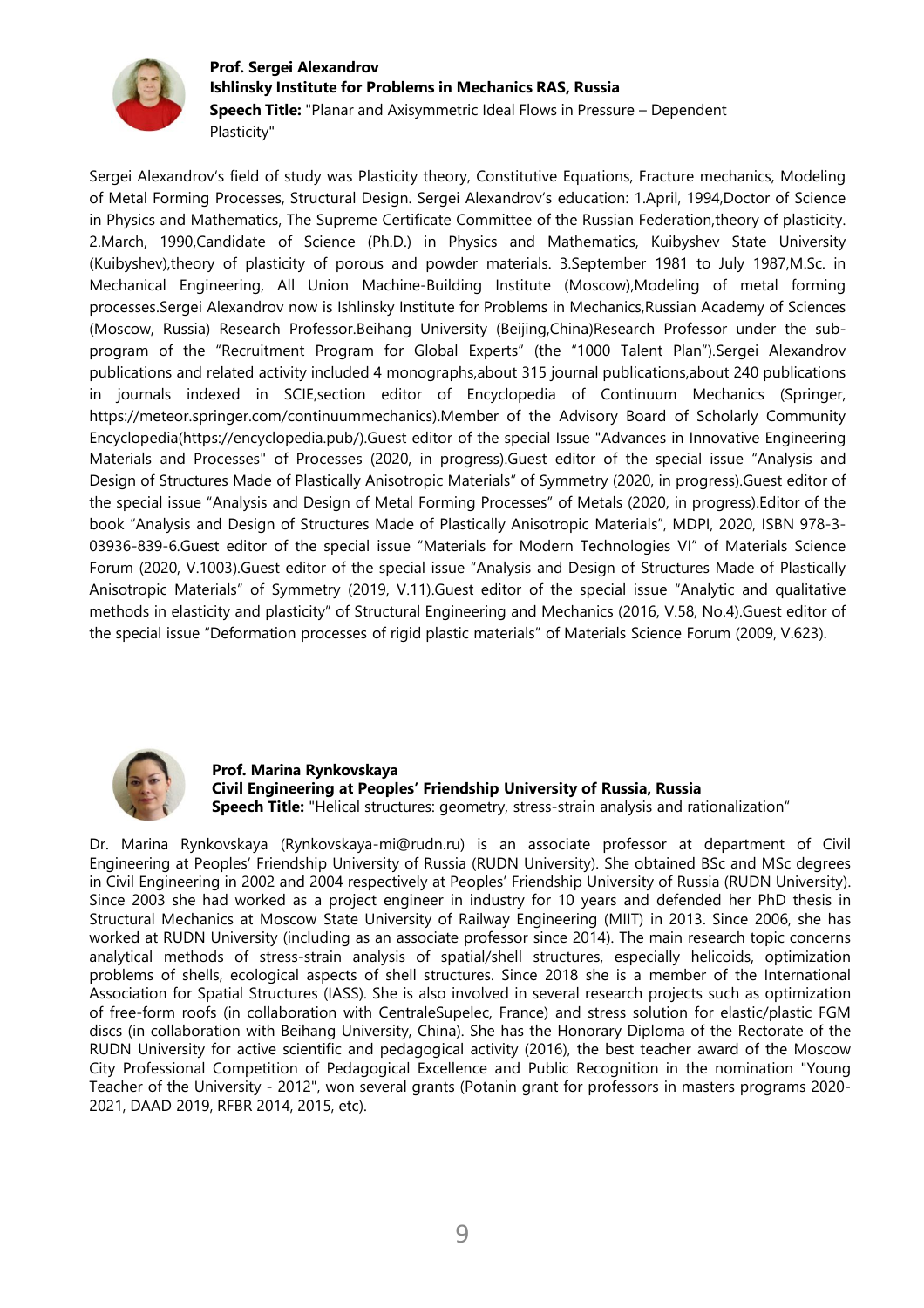#### **Paper ID: 8**

#### **Title: Influence of a micro-arc oxidation/poly-lactic acid composite coating on corrosion resistance of extruded Mg-2Zn-0.5Zr-1.5Dy (mass%) alloy**

**Abstract:** Micro-arc oxidation (MAO) coating can significantly slow down the repaid degradation rate of biodegradable magnesium alloy, but the porous characteristics of the coating cannot provide long-term protection to magnesium alloy. In this paper, poly-lactic acid (PLA) was used to seal the porous MAO coating on the surface of extruded Mg-2Zn-0.5Zr-1.5Dy (mass%) magnesium alloy by a dipping coating method. Assessments were conducted by electrochemical experiment, immersion test, and hydrogen evolution experiment. The result shows that after the MAO-coated sample was dipped in PLA solution four times, the PLA could largely seal the porous and cracks of the MAO coating, and a dense MAO/PLA composite coating with a thickness of  $\sim$  50  $\mu$ m was prepared. The MAO/PLA composite coating provides good and stable protection to the alloy under  $0~56$  d immersion in the simulated body fluid than the single MAO coating, which shows an excellent application potential in the field of biodegradable magnesium alloy.

#### **Paper ID: 9**

#### **Title: Effect of solution temperature on microstructure and properties of Mg-2Zn-0.5Zr-1.5Dy alloy**

**Abstract:** The purpose of this paper is to investigate the effect of solution temperature on the microstructure and properties of Mg-2Zn-0.5Zr-1.5Dy alloy was studied by optical microscopy (OM), immersion experiment and electrochemical experiment. The results show that the alloy has the best comprehensive properties when the solution temperature is 470℃. The minimum average grain size was 97 μm. The Icorr and Eb of as-cast alloy are - 3.55 μA/cm2 and -1.27 V, respectively, according to polarization curve fitting. With the increase of solution temperature, the value of Icorr first decreases and then increases, and Eb first increases and then decreases. After solution treatment at 470℃, Icorr and Eb are 1.41 μA/cm2 and -1.14 V, respectively.

#### **Paper ID: 14**

**Targeted design and analysis of layered bimetal Me-Cu/SiO2 catalyst with superhigh dearsenic performance**

**Abstract:** Arsenic element is widely present in crude oil. Because of its lively chemical structure, in the process of crude oil processing into refined oil, arsenic compounds can react with catalytic hydrogenation and restructuring process of platinum, palladium and other precious metal catalysts. This situation will lead to the catalyst be inactivation for permanently, and affect the normal progress of process production and it will bring huge economic losses. In addition, arsenides have some biotoxicity for human-beings. The presence of arsenic is a hazard to both health and living environment with the highly utilization of petroleum products.

Traditional dearsenic catalysts mainly use physical adsorption, but there are some disadvantages such as small arsenic capacity, poor selectivity and poor stability. At present, our laboratory use steam ammonia method to prepare Cu/SiO2 molecular sieves with layered structure firstly, which not only have a high specific surface area, appropriate aperture and adsorption performance, but also distributed within high dispersion all over the body phase evenly. Besides, the molecular sieves have the adsorption active sites of Cu2+ and -OH. These features are beneficial to improve the arsenic capacity of the catalyst and to increase the selection specificity during its adsorption. On this basis, three active metals of Fe, Mn and Cr were loaded to prepare the duplex metal catalyst system and study its dearsenic performance of industrial crude oil products.

The results show that the three bimmetal loading catalysts prepared in the laboratory are better than the commonly used industrial agents. The secondary loaded active metals Fe, Mn, and Cr all promoted the dispersion of Cu in the molecular sieve matrix, and the load of active Cu was nearly three times higher than the industrial agents.The oxidation performance of the catalyst is also enhanced, and the catalyst surface exposed more active sites. Among them, the Cr-Cu/SiO2 catalyst has the strongest dearsenic performance, as high as 99.19 % for industrial crude oil with an arsenic-containing quality fraction of 609.97 μg/g.

#### **Paper ID: SC918**

#### **Title: Evaluation of Hardness Distributions around Fracture Surface in Induction-Heated SUJ2 Steel after Rotating Bending Fatigue Test**

**Abstract:** Induction-heated carbon steel is used in various mechanical parts, and the fracture mechanism from internal cracks is still being investigated. In order to explain the fracture mechanism of the induction-heated SUJ2 steel bar specimen, we investigated Vickers hardness distributions around the fracture surface after rotating bending fatigue test. We found the transition area near the fracture surface whose HV values decreased about 150 HV and this area was formed by the fatigue crack during the rotating bending fatigue test.